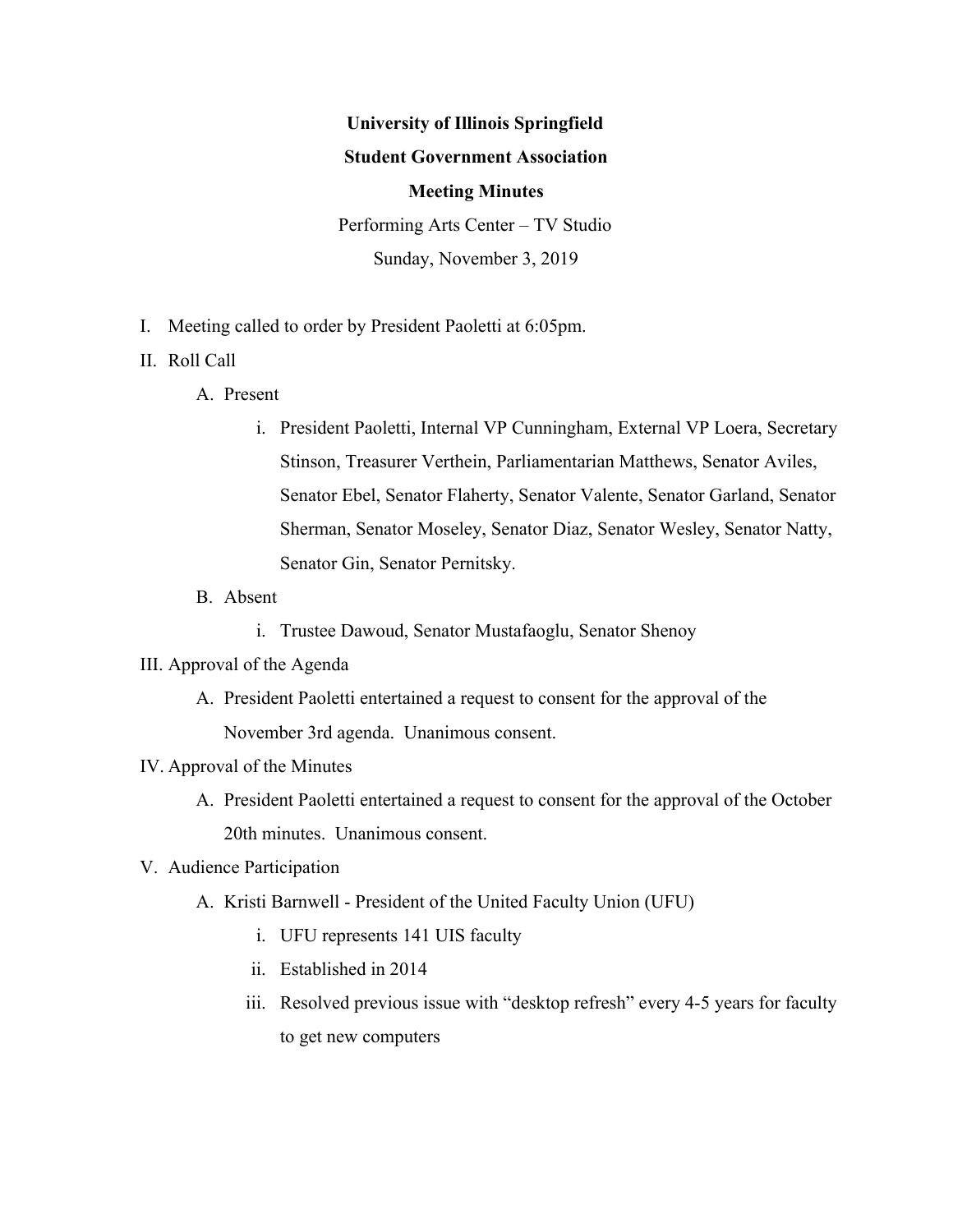- 1. At the beginning of this year the "refresh" was suspended by the Provost
- iv. Keeps financial choices of the University in check
- v. Open to hearing from students
- vi. UFU holds the University accountable to be best institution possible for both faculty and students
- B. Kerry Poynter Director of Gender Sexuality and Student Services (GSSS)
	- i. UIS Coalition Builders
		- 1. Newer organization on campus consisting of faculty, staff, and graduate students
		- 2. Organization works to reduce bias and prejudice on campus
		- 3. Responded recently in incident of inappropriate Facebook photos posted by two UIS employees
		- 4. Held organized listening sessions this past week for those affected by the Facebook photos for them to express their opinions
		- 5. Seeks to collaborate with SGA in the future
- C. Grace Negron Secretary of Organization of Latin American Students (OLAS)
	- i. OLAS represents Latinx and Latin American backgrounds of all UIS students
	- ii. Grace delivered a statement from OLAS regarding incident of Facebook photos posted by UIS employees
	- iii. Desire for OLAS to work with SGA to represent the voices of OLAS students
	- iv. Desire for increase in training and proactiveness in University policy
- D. Randy Eccles Development Director for NPR-affiliate WUIS 91.9/WIPA 89.3.
	- i. Reporter with NPR Illinois radio station based on the UIS Campus
		- 1. Working with ProPublica on sexual misconduct and harassment on U of I campuses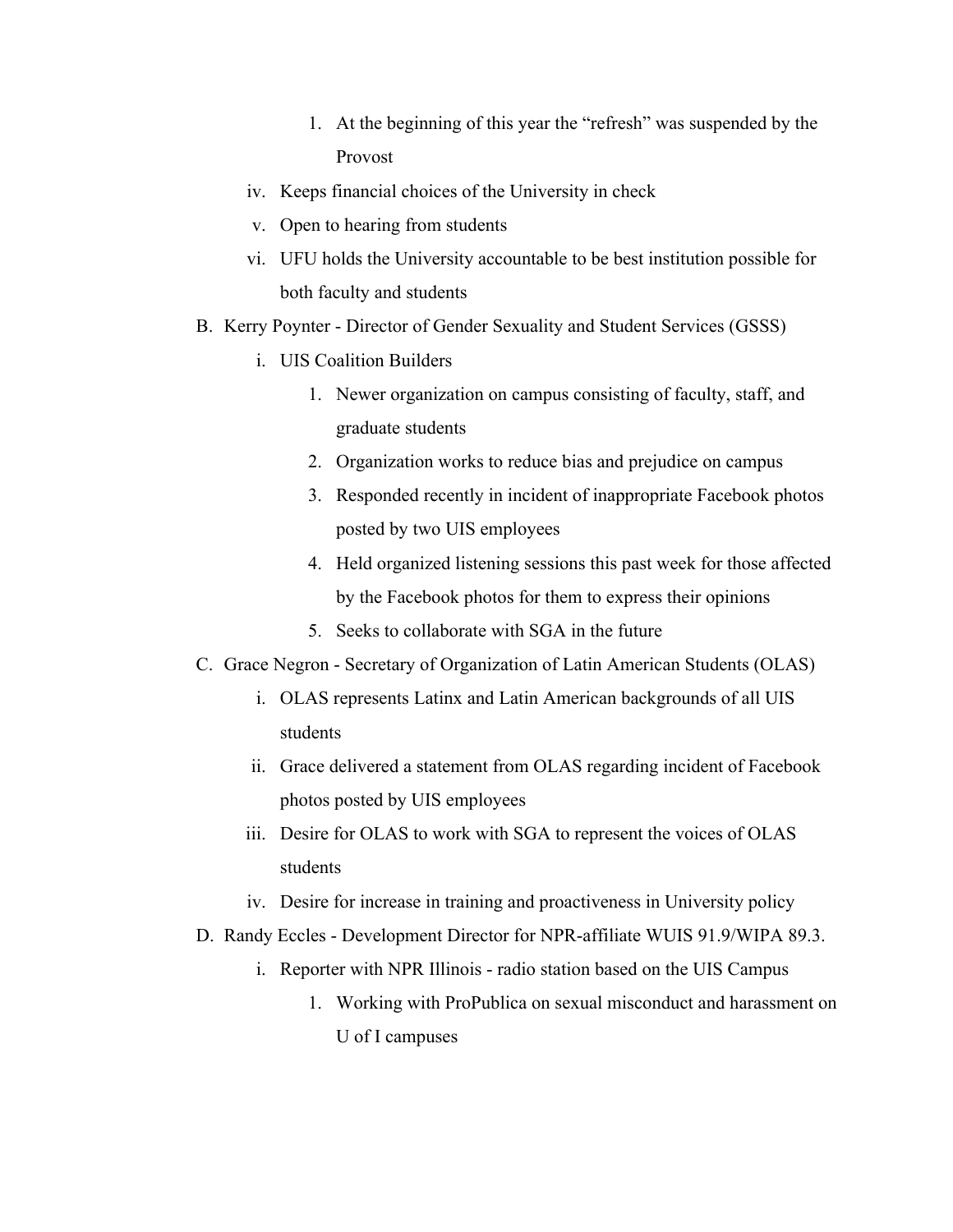- a. Desire to change U of I System's Title IX policy for reporting purposes on this topic
- b. Current policy does not allow students to go to them due to them being mandated reporters
	- i. Currently are obligated to tell the University about any reports than are made regarding Title IX
- c. Sent an open letter regarding this issue to U of I President Timothy Killeen and the Chancellors of all three U of I campuses
	- i. It is under the U of I System's authority to change the System-wide Title IX policy
	- ii. Will be going to speak to the Board of Trustees in November
		- 1. Senator Moseley noted to connect the reporters with Trustee Dawoud

- VI. Administrative Report
	- A. Advisor Cynthia Thompson
		- a. No report.
- VII. Officer Reports
	- A. President Paoletti
		- i. Employees' Facebook post does not reflect the intentions of UIS
		- ii. Apology for SGA Facebook post
		- iii. Rally & Forum on the UIS Quad and in the Student Union to denounce racism and promote diversity - November 7th
		- iv. Met with Campus Tuition and Fees Committee received information from them to handout to members
			- 1. Last 5 years, UIS has had a tuition freeze
			- 2. Now looking at potential 1% tuition increase will not affect current students, only future students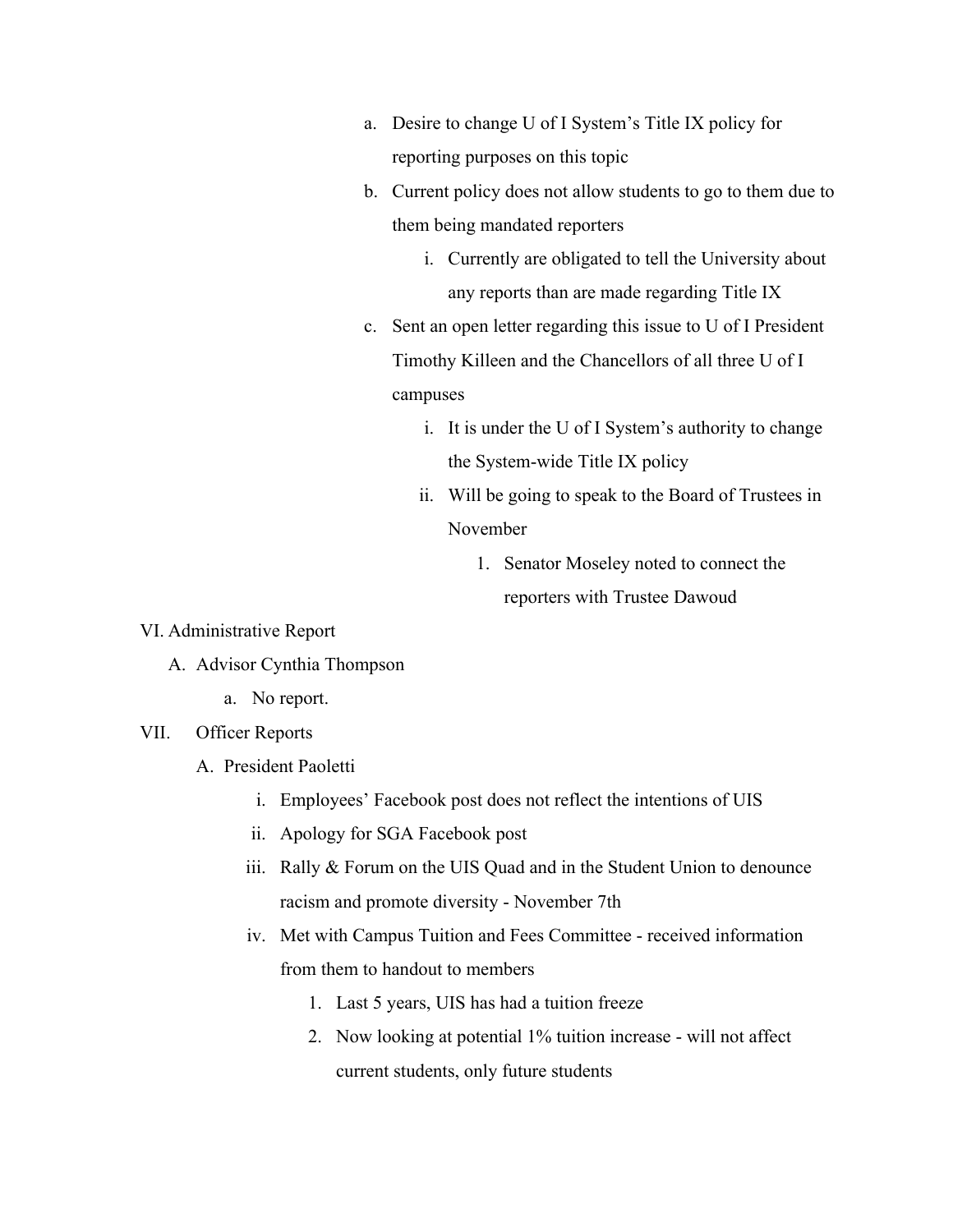- 3. Next meeting: November 22nd
- v. Idea being discussed regarding giving incoming freshmen clamshells for food services
- vi. Green Fee Committee's living wall still working on funding decisions
- vii. SGA website renovation nearly finished
- viii. Trello website for both SGA members and UIS students to be able to see what SGA is/was working on; hopefully will be live within the next two weeks
- ix. Campus Senate: next year UIS will be switching from Blackboard to a different online education platform
	- 1. Senator Wesley to reach out to ITS to secure student representative spot so that students can have a say in which new education platform is chosen
- x. Reminder for SGA Members to state title and name before officer/senator reports
	- 1. Subtitles for this information will be coming in future on webcast videos
- B. Internal Vice-President Cunningham
	- i. Undergraduate Council meeting final exam policy will be changed
		- 1. Invitation to SGA members to email VP Cunningham with how their individual finals weeks look
	- ii. Liaison role model is being utilized in Internal Affairs Committee potential resolution to be made to amend bylaws to include this model
- C. External Vice-President Loera
	- i. Sustainability Meeting
		- 1. Sustainability Week
			- a. November 12th Low Carbon Speaker Panel
			- b. November 13th Kim Wasserman Keynote Speaker on environmental justice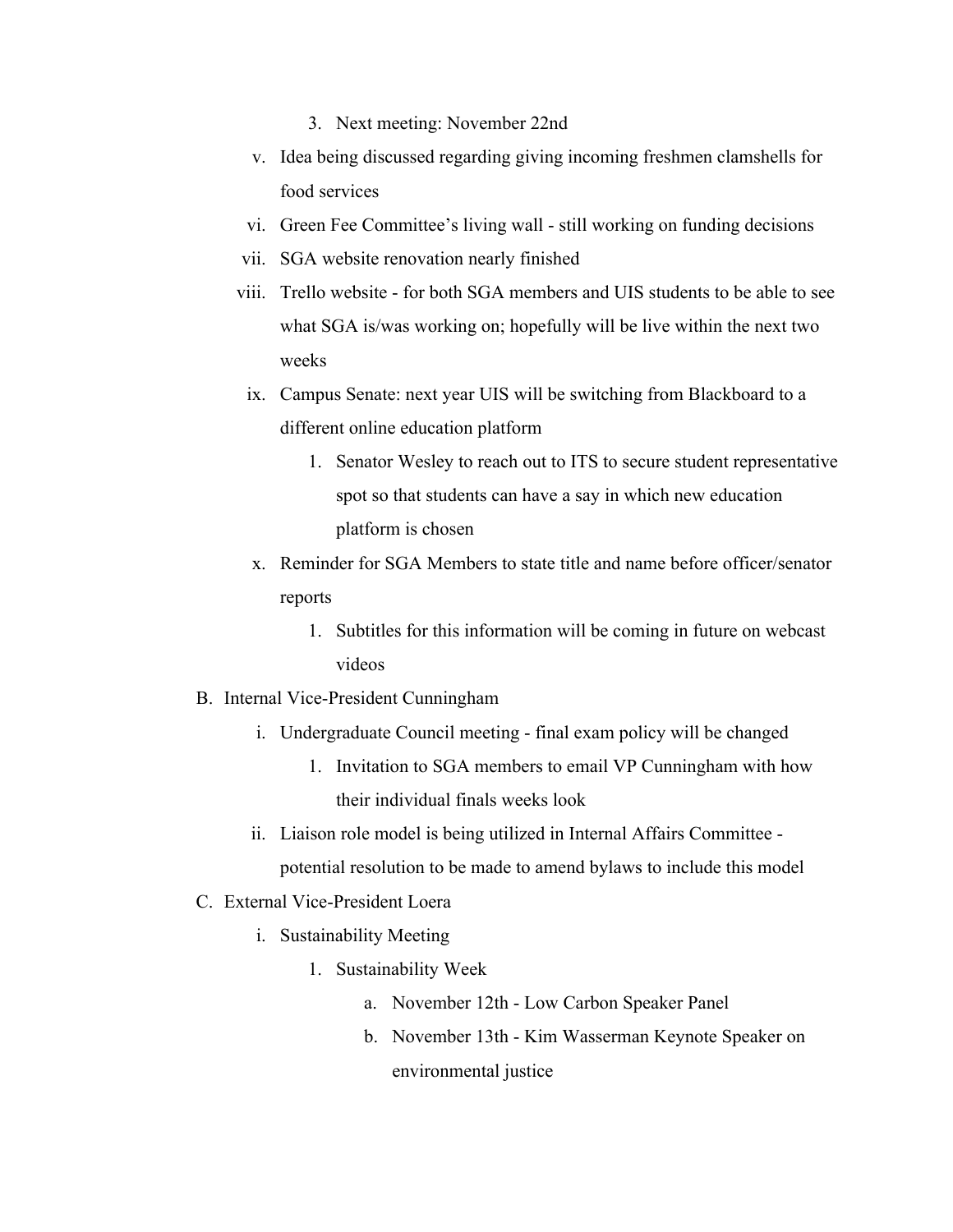c. November 15th - Memorial and Tree Planting for Dennis Ruez

# ii. The i'MPOSSIBLE Project

- 1. Advertisements are up-and-running all around campus
- 2. SGA has Snapchat takeover on the day of the event to advertise
- 3. Brown Bag dinner with Josh Rivedal at 7pm following the event
- 4. Tshirts arriving this week
- 5. Refreshments will be provided at the event
- 6. External agency will be tabling at the event
- 7. SGA members will be tabling for the event to increase student attendance
- D. Treasurer Verthein
	- i. SOFA will be relaunching Facebook page looking to make this centralized location to make announcements for RSO events
		- 1. Future resolution to be made for boosts to SOFA Facebook posts
		- 2. Potential future resolution to be made for SOFA apparel
	- ii. Campus Senate's Campus Budget and Planning Committee meets this Thursday regarding the campus master plan and space planning
	- iii. At last SGA Executive Board Committee meeting, volunteered for "Boredom Committee" to counteract complaints of students' boredom on campus
- E. Secretary Stinson
	- i. Student representative on Campus Senate's General Education Council had successful first meeting a little over a week ago
	- ii. Second meeting is this Wednesday
- F. Parliamentarian Matthews
	- i. Library Committee to meet again soon currently not necessary for them to meet every week
- G. Trustee Dawoud report read by President Paoletti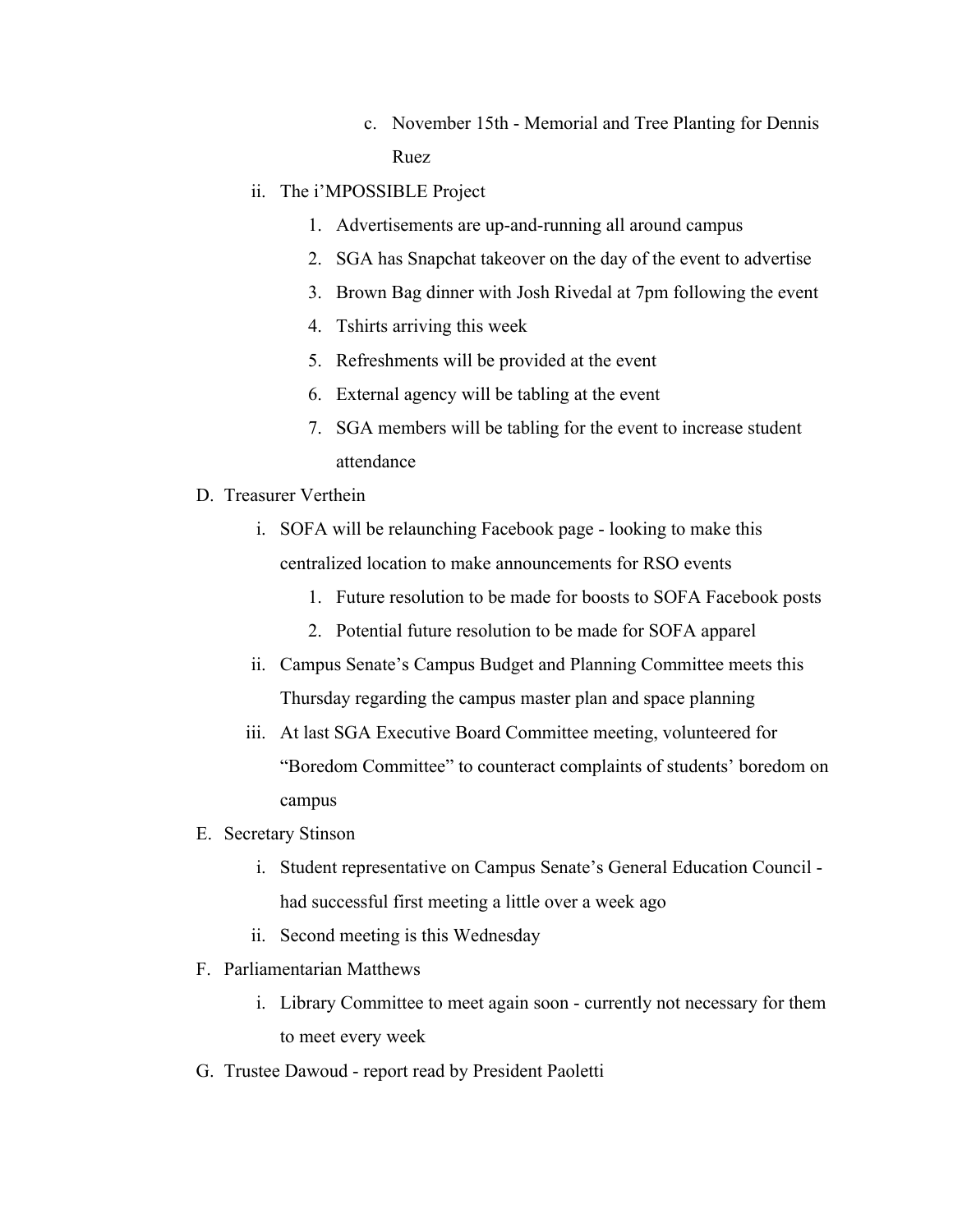- i. U of I System budget allocation has increased compared to previous years
- ii. Reaching Stellar campaign over \$30 million raised, goal is \$40 million

#### VIII. Senator Reports

- A. College of Business & Management Senator: Nolan Flaherty
	- i. Blue Crew starting off well
		- 1. Instagram page is up and running
			- a. Sock giveaway at soccer game over the past weekend to encourage people to follow
		- 2. Goal is for incoming freshmen to have small booklet of chants
- B. Senator-at-Large: Collin Moseley
	- i. Met with UIS Food Service
		- 1. Veterans Day meal: 11-2pm free lunch for all Veterans in the Student Union
		- 2. Egg whites to be stocked from now on resolving the issue of students' complaints
	- ii. UIS Police ride-along this past Friday
	- iii. SGA Pullovers from Primo Designs
- C. Campus Resident Senator: Max Pernitsky
	- i. Trash can policy resolution to be voted on this report
- D. Transfer Student Senator: Gabrielle Garland
	- i. National Transfer Student Week (NTSW) events were successful
		- 1. Desire for NTSW to be celebrated in future years
- E. College of Education and Human Services Senator: Natty Akpulonu
	- i. UIS Theater tour
	- ii. Name tags/plates for SGA Members during meetings
	- iii. Library concerns with current excessive noise being violation of rules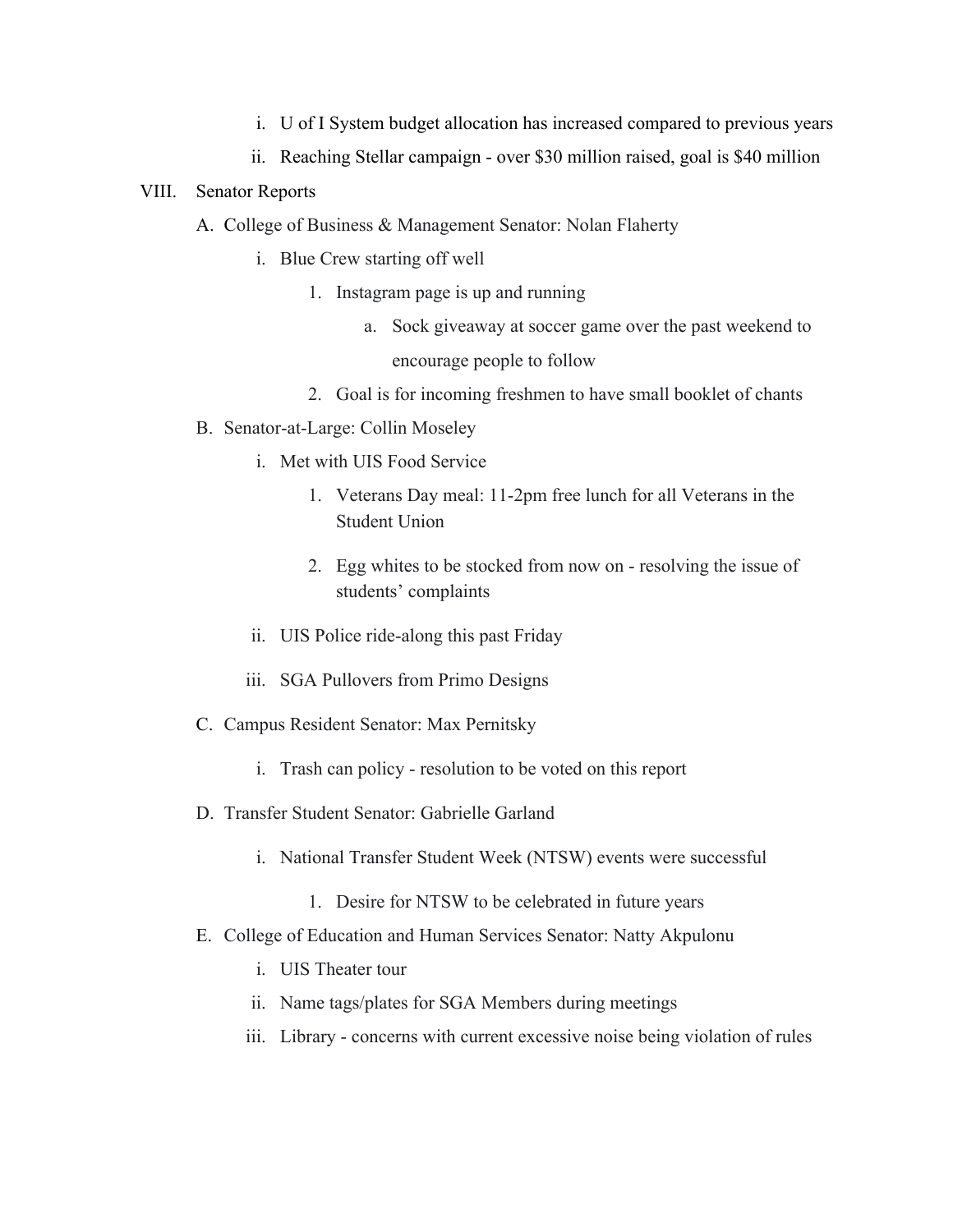- 1. Issue to be brought to the Library Committee by Parliamentarian **Matthews**
- F. Peoria Campus Senator: Angie Gin
	- i. Resolution on agenda today
- G. Online Student Senator: Vyvyan Wesley
	- i. In contact with Accessibility Specialists to improve materials that are sent out to make it easier for students for all students to decipher them
	- ii. Meeting with 2 online coordinators on November 6th
		- 1. Senator Wesley will be taking part in their online orientation
	- iii. November 8th Career Bytes Conference
- H. College of Public Affairs & Administration Senator: Miguel Valente
	- i. No report.
- I. Graduate Student Senator: Jared Ebel
	- i. Working on student discounts for UIS students in Springfield
	- ii. Reached out to Director of LLCC regarding Local First Springfield, and Illinois Small Business Development
		- 1. Plans in the works to collaborate small businesses to get more discounts for UIS Students
	- iii. Marketing for small businesses small budget
		- 1. Seeking Senator Flaherty's opinions from College of Business & Management
- J. College of Liberal Arts & Sciences Senator: Alex Aviles
	- i. Sangamon Auditorium discussed with Brian Rives having more student-oriented shows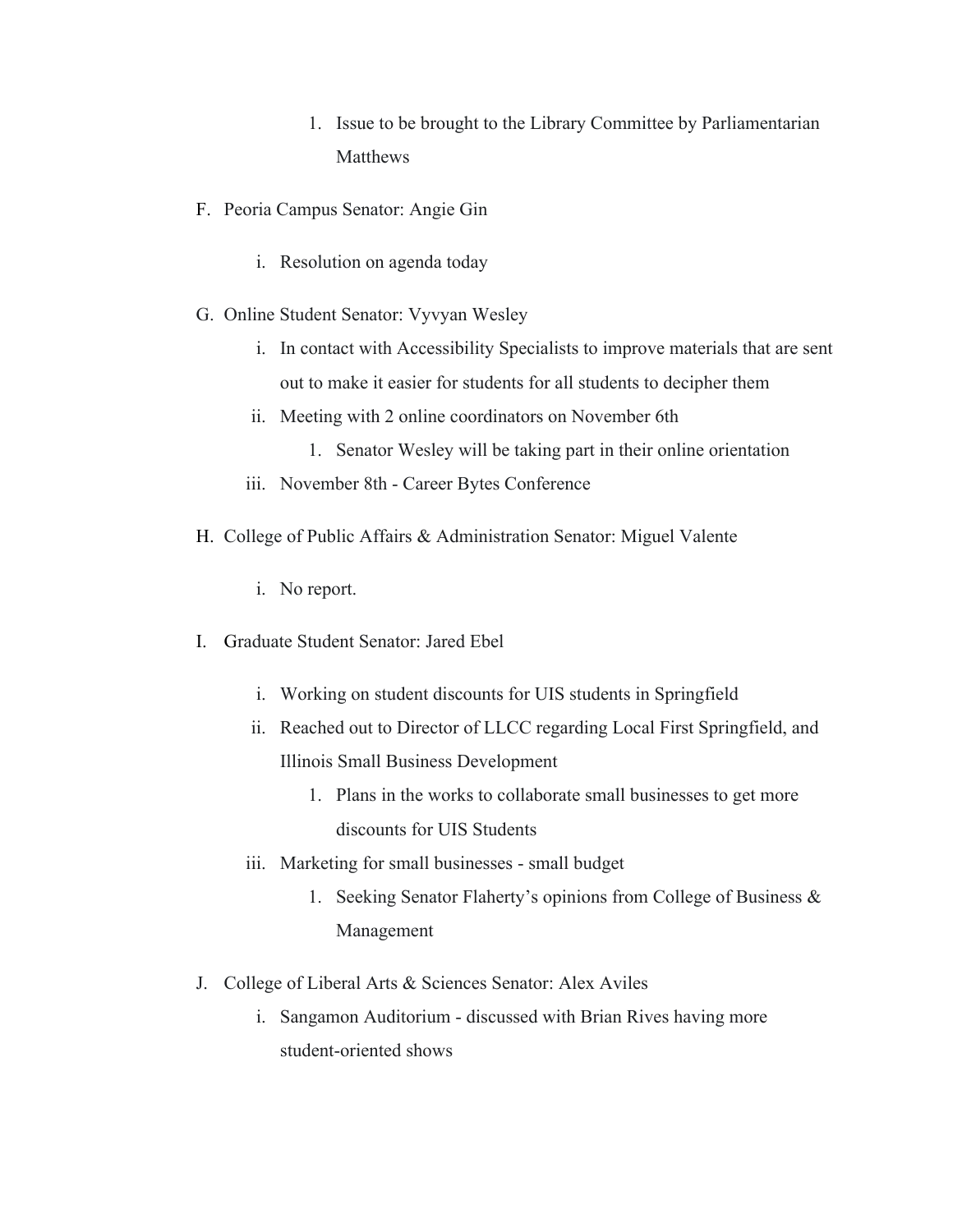- 1. Main concern is finances he will take student requests but the Auditorium cannot lose money
- 2. Also depends on availability for the request artist
	- a. Other departments could also potentially sponsor, such as Dr. Ford's office
- ii. Exploring certification abilities of UIS Testing Services
- K. Freshman Student Senator: Caitlin Sherman
	- i. Met with the Director of the Student Union, Ann Comerford, regarding artwork in classrooms
		- 1. Ben noted Ann is looking for a representative from SGA to be on the Student Advisory Board, Senator Sherman could take that role
- L. Senator-at-Large: Aislinn Diaz
	- i. Meeting with Provost to discuss the reasoning behind Thanksgiving Break being shortened to only two days
	- ii. Organizing Rally & Forum on November 7th
	- iii. Lighting of the Colonnade to be discussed during committee reports

## M. International Student Senator: Sneha Shenoy

i. No report.

## IX. Committee Reports

- A. Executive Board Committee report by President Paoletti
	- i. SGA will be taking role in active shooter drill
		- 1. Last year, lack of student education and participation in the previous drills
		- 2. SGA members should encourage students to check their emails, as documents regarding this will be sent out, as well as promoted on the SGA Facebook page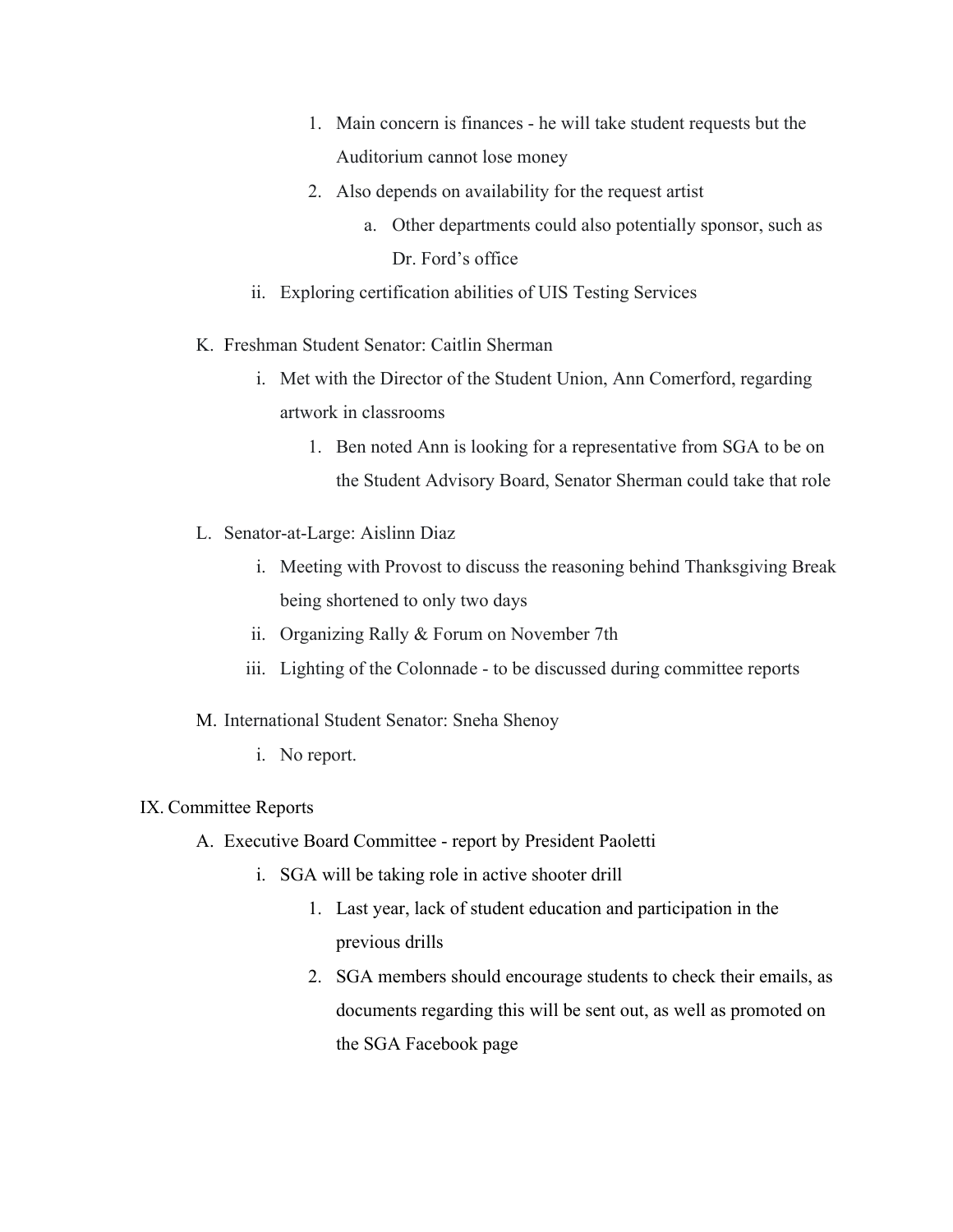- ii. SGA Member Portraits will be printed and hung in the Student Leadership Center within the next week or two
- iii. Trello will play a major role in the future SGA and how to show UIS students what we have completed and hopefully to encourage them to
- B. Internal Affairs Committee report by Internal VP Cunningham
	- i. Last formal meeting postponed, instead went to Forum featuring Chancellor Koch and Dr. Ford regarding concerns about the UIS employee Facebook posts
	- ii. Will take lead on NPR Illinois Reporter issue
	- iii. Will also look at taking lead on collaboration with Coalition Builders
- C. External Relations and Marketing Committee report by External VP Loera
	- i. Lighting of the Colonnade looking for increased student involvement
		- 1. No longer will be Christmas lights but instead projector lights
		- 2. Possibly having cookies, hot chocolate, etc; playing instrumental holiday music
		- 3. It's up to students on how big they want it to be; can be made more or less significant/formal
			- a. Minimal student attendance previously
		- 4. Previously put on by Student Life
		- 5. Senator Diaz will be working on this
	- ii. November 4th, 5pm in the SLC Student Advocacy Coalition will be having Randy Witter speak about his lobbying firm
- D. Rules and Constitution Committee
	- i. Complaint 1 Undergraduate Senator Lack of Attendance
		- 1. Removal
			- a. Complaint from President Paoletti regarding lack of attendance, has missed 3 meetings which meets requirements for potential removal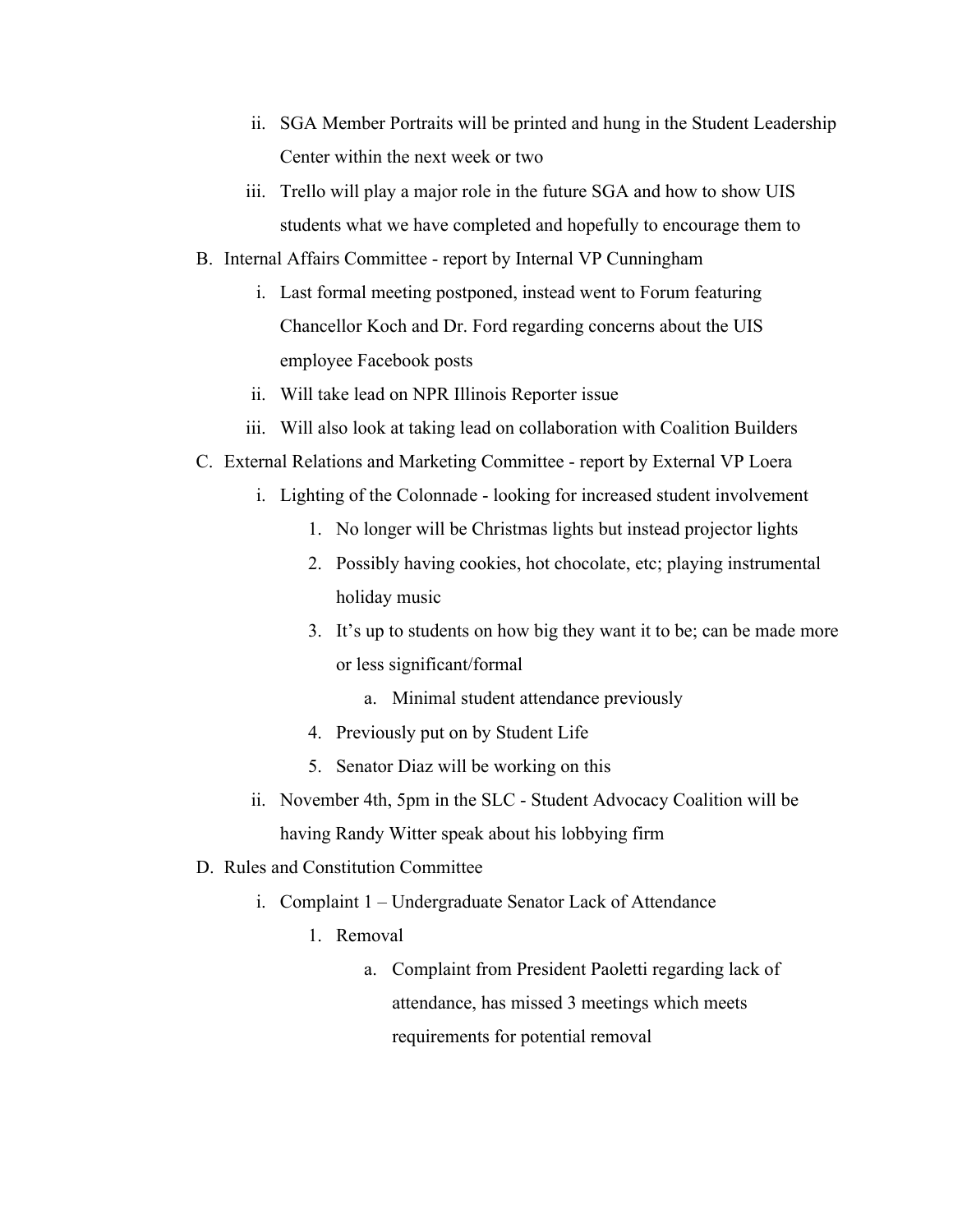- b. Has not responded to any correspondence, has not attended any other SGA committee meetings
- c. Committee recommended a vote to find the Undergraduate Senator guilty, followed by a vote to remove her
- d. President Paoletti entertained a motion to find Undergrad Senator guilty of not attending three meetings. So moved by Senator Moseley, seconded by Senator Sherman. Unanimous Aye
- e. President Paoletii entertained a motion for removal of the Undergraduate Student Senator. So moved by Senator Natty, seconded by Senator Sherman. Unanimous Aye
- f. Parliamentarian Matthews will contact the (former) Undergraduate Senator regarding her removal
- ii. Complaints 2-7 Facebook Posts
	- 1. Bylaw Change 1 Section XI: Social Media Policy
		- a. Complaint by student on SGA's recent Facebook posts regarding matters of the UIS employees' Facebook photos
		- b. This amendment of the bylaws will change what can be posted and by what authority it can be posted
	- 2. President Paoletti entertained a motion for SGA to approve the recommendation made by the Rules and Constitution Committee to change the bylaws. So moved by Senator Natty, seconded by Senator Pernitsky. Unanimous Aye
	- 3. President Paoletti entertained a motion to amend the bylaws. So moved by Senator Pernitsky, seconded by Senator Diaz. Unanimous Aye
- X. Old Business
	- A. None.
- XI. New Business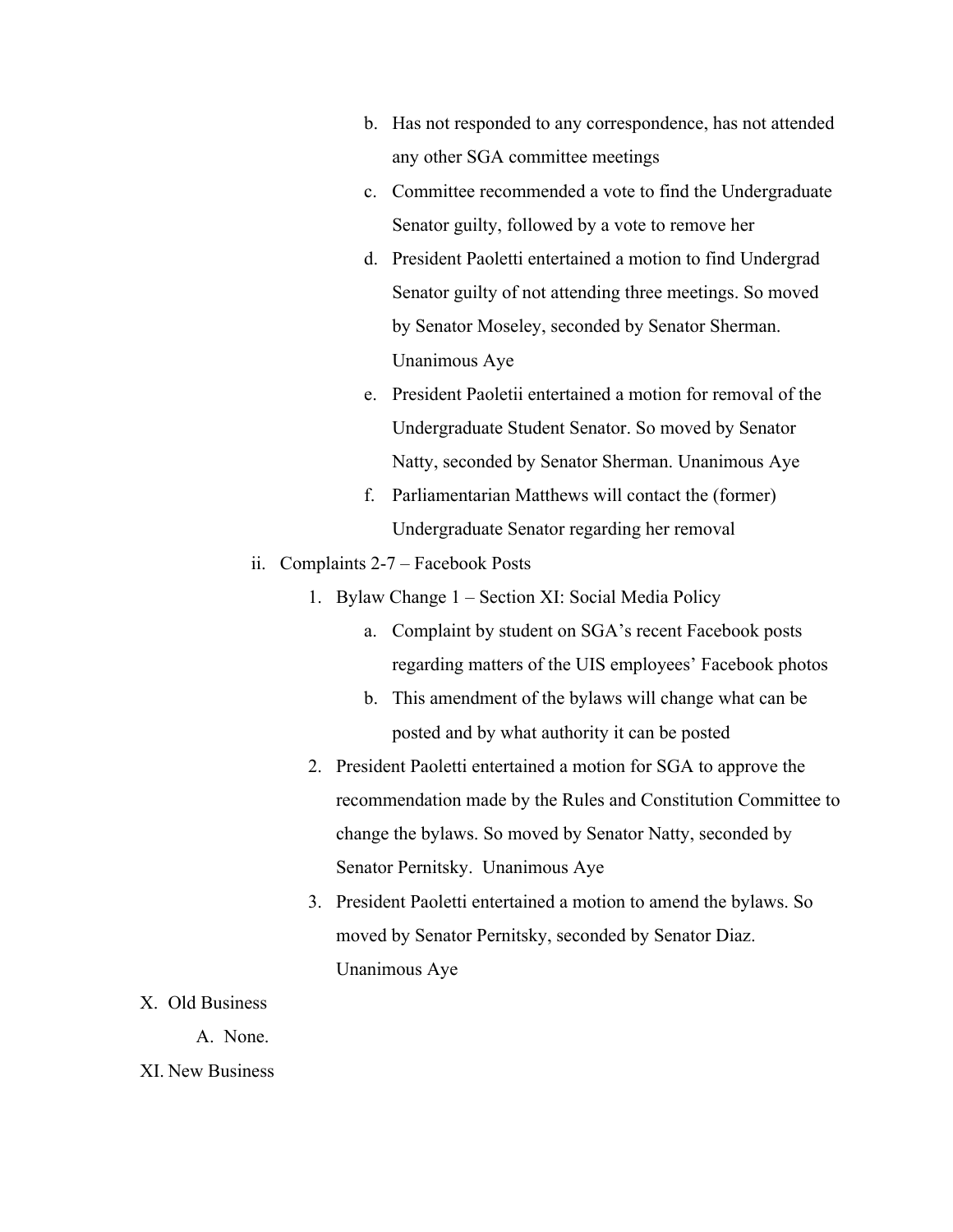- A. Resolution 5 UIS United
	- i. Discussion of goal of the November 7th rally and forum on campus denouncing racism and promoting diversity
	- ii. Potential media coverage of event
	- iii. Rally and forum's main purpose is for students' expression of opinions and ideas
	- iv. Forum is planned for 5-7pm
	- v. Secretary Stinson will plan to record the responses from faculty at the forum
	- vi. President Paoletti emphasized that this rally will be very organized and formal
	- vii. Discussion of having UIS Police at the rally in case of disorder no plans currently exist, leaning towards review
	- viii. A motion was entertained by President Paoletti to approve the Resolution. So moved by Senator Aviles, seconded by Treasurer Verthein. Roll-call vote: 15 Aye, 1 Abstention. Resolution 5 passes.
- B. Resolution 6 West Side Trash Cans Senator Pernitsky
	- i. Within 10 feet from townhouse responsibility of trash falls on townhouse residents
	- ii. SGA will not be buying these trash cans Vice Chancellor Dr. Ford's office approved of this idea
	- iii. A motion was entertained by President Paoletti to approve the Resolution. So moved by Senator Flaherty, seconded by Senator Diaz. Unanimous Aye by roll-call vote.
- C. Resolution 7 SGA Transfer Week Social
	- i. There was an apparent need for Transfer Week events; they were well attended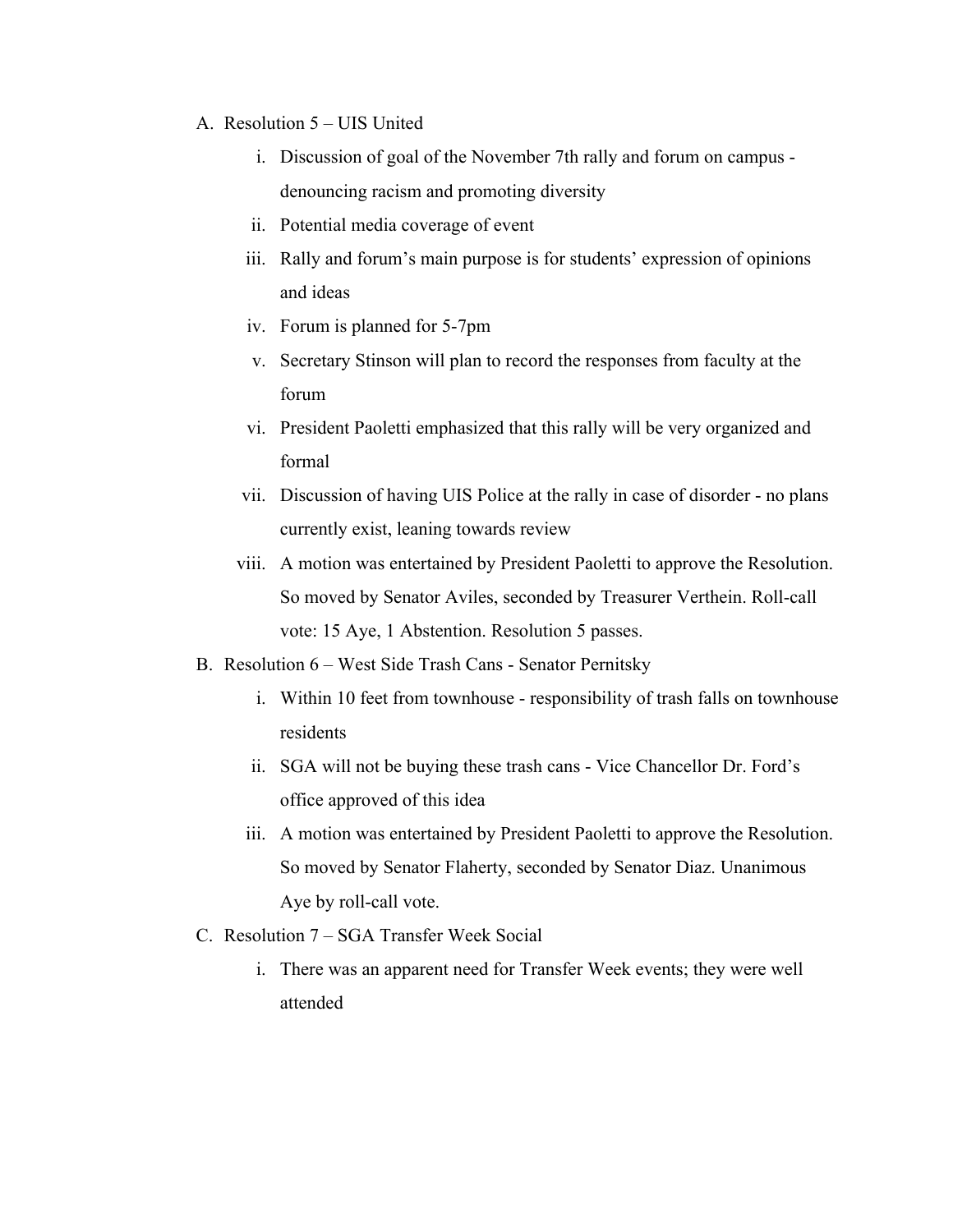- ii. A motion was entertained by President Paoletti to approve the Resolution. So moved by Senator Flaherty, seconded by Senator Garland. Unanimous Aye
- D. Resolution 8 Peoria Campus Meeting
	- i. Apparent need for SGA to hear from Peoria students
	- ii. Will be special session SGA Meeting if quorum is met, as well as a "town hall"
	- iii. President Paoletti entertained a vote to amend the resolution for allocation of \$160 for transportation to the meeting for SGA members. So moved by Senator Pernitsky, Treasurer Verthein. Unanimous Aye.
		- 1. May not need both vans depending on number of members able to attend, as well as who will drive themselves, and therefore may not spend entire allocation.
	- iv. A motion was entertained by President Paoletti to approve the Resolution. So moved by Senator Flaherty, seconded by Treasurer Verthein. Unanimous Aye
- E. Resolution 9 SGA Pullover Allocation Senator Moseley
	- i. Pullovers will allow SGA Members to be more uniform and visible at SGA events and around campus otherwise
	- ii. White pullover with blue SGA logo
	- iii. Original quote was more expensive, so SGA chose to get a less expensive style to save money
	- iv. Move to call question by Senator Pernitsky, seconded by Senator Diaz. 14 Aye, 1 Nay. Motion passes.
	- v. A motion was entertained by President Paoletti to vote on the Resolution. Unanimous aye by roll-call vote.
- F. Resolution 10 SGA Instagram Senator Sherman